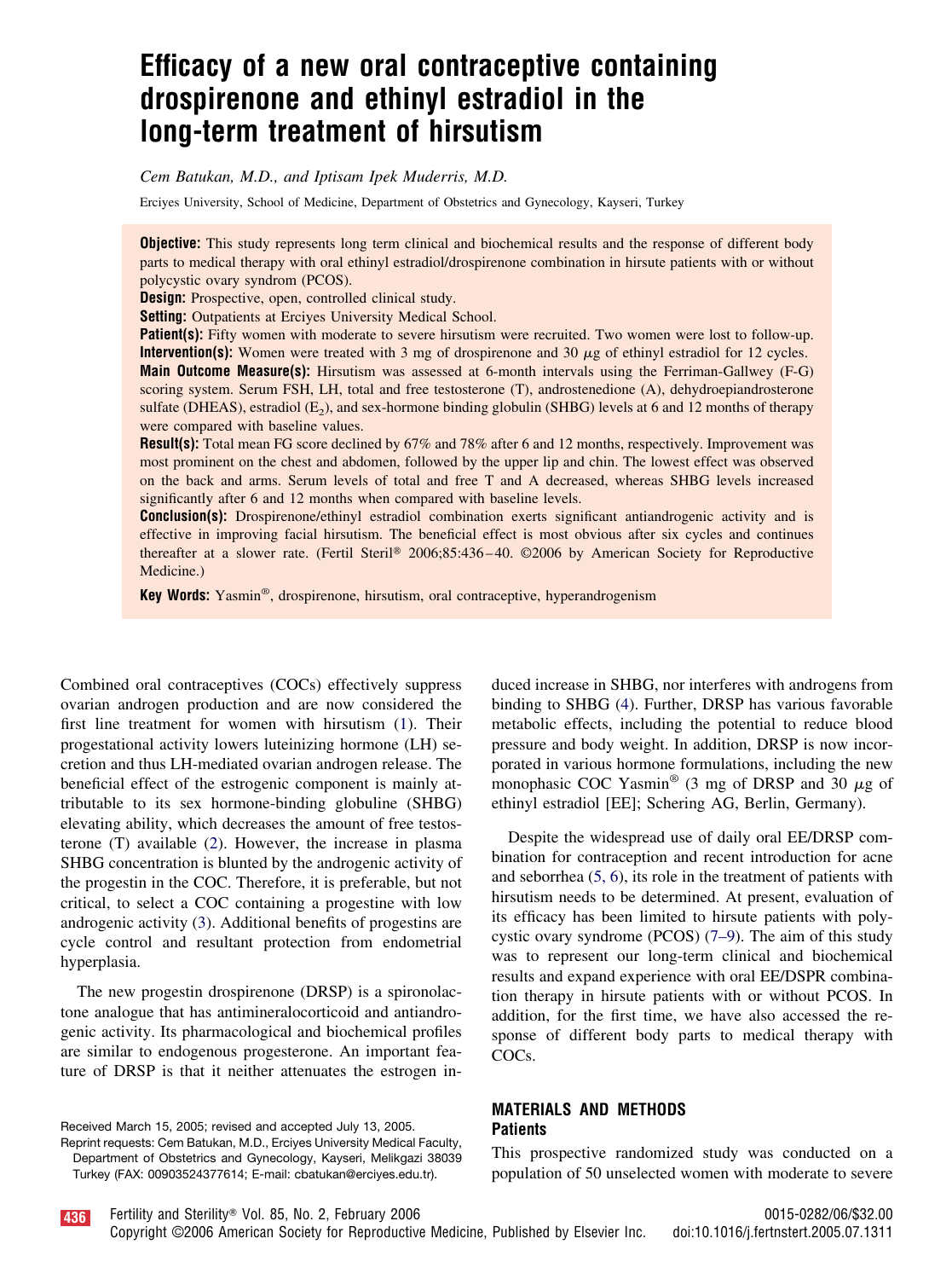<span id="page-1-0"></span>hirsutism. All women were recruited from our Outpatient Hirsutism Clinic after informed consent was given. The University Ethics committee approved this study. Eligible participants were nonpregnant, premenopausal women with no evidence of androgen secreting adrenal or ovarian neoplasm (total plasma T 200 ng/dL; plasma dehydroepiandrosterone sulfate (DHEAS)  $\langle 7,000 \text{ ng/mL} \rangle$ , Cushing's syndrome, congenital adrenal hyperplasia (early follicular phase plasma 17-hydroxyprogesterone  $\leq$ 3 ng/mL), or signs of virilization. In addition to the signs of hirsutism, patients with sonographically typical appearing ovaries (i.e., eight or more peripherally arranged discrete follicles with or without an enlarged hyperechogenic central stroma) were diagnosed with PCOS [\(10\)](#page-4-0).

Thirty-eight (76%) patients were hyperandrogenic, having elevations of at least one serum androgen level over normal values (total  $T > 80$  ng/dL; free  $T > 3.2$  pg/mL; androstenedione (A)  $>2.7$  ng/mL; DHEAS  $>3$   $\mu$ g/mL). Each patient underwent a complete medical examination, in addition to an endocrine profile, and hepatic and renal function analyses. Those who were taking any medication, including COC or long-acting progestines during the last 12 months before enrollment, were excluded.

To avoid interobserver errors, the same physician (I.I.M.) graded the degree of hirsutism according to the modified Ferriman-Gallwey (F-G) scoring system throughout the study [\(11\)](#page-4-0). Because this study was conducted as part of a randomized trail, the observer was blinded to the treatment. Patients were requested not to epilate at least 1 month before each evaluation. Nine body areas were evaluated for density and area of hair growth, and quantified on a 0 (no hirsutism) to 4 (severe) point scale. Those who initially scored a total of  $\geq$ 8 were included in the study. Patients were given a daily

oral 30  $\mu$ g of EE plus 3 mg of DRSP combination (Yasmin<sup>®</sup>, Schering AG, Berlin, Germany) through days 5–25 of the menstrual cycle for 12 months.

Serum samples for hormone analysis were taken before therapy at the early follicular phase (in women with regular menstrual cycles) or on a convenient day for those who were amenorrheic. Blood samples were collected after 6 and 12 months of treatment, at which time the hirsutism score was reevaluated. All sera were stored at  $-70^{\circ}$ C until assayed.

#### **Hormone Assay**

Serum follicle stimulating hormone (FSH), luteinizing hormone (LH), total T, free T, A, estradiol  $(E_2)$  (DSL-4900, Webster, Texas) and DHEAS (Immunotech, Marseilles, France) were measured by radioimmunoassay; SHBG was measured by immunoradiometric assay (Orion Diagnostica, Espoo, Finland), using commercial kits. The intraassay and interassay coefficients of variation were 3.2% and 8.4% for FSH, 6.8% and 7.9% for LH, 8.1% and 9.1% for total T, 3.7% and 7.9% for free T, 4.3% and 6.0% for A, 5.2% and 5.5% for  $E_2$ , 5.6% and 4.1% for DHEAS, and 4.0% and 5.5% for SHBG.

## **Statistical Analysis**

The values for serum hormone levels were expressed as means  $\pm$  SD; hirsutism scores were expressed as medians (min-max). Serum hormone levels and hirsutism scores were compared longitudinally over time by one-way repeated measures analysis of variance. Statistical significance was set at  $P \le 0.05$ . All analyses were performed using the statistical package for social science (SPSS), version 10.0 (SPSS Inc., Chicago, Illinois).

## **TABLE 1**

**Total and regional hirsutism score of different body parts before and after therapy with oral EE/DRSP.**

|                                                                                                    |              | <b>Hirsutism score</b> |           |         |  |
|----------------------------------------------------------------------------------------------------|--------------|------------------------|-----------|---------|--|
| Region                                                                                             | <b>Basal</b> | 6 months               | 12 months | P value |  |
| Upper lip                                                                                          | $2(0-4)$     | $0(0-3)$               | $0(0-2)$  | < 0.001 |  |
| Chin                                                                                               | $2(0-4)$     | $0(0-3)$               | $0(0-2)$  | < 0.001 |  |
| Chest                                                                                              | $1(0-4)$     | $0(0-2)$               | $0(0-2)$  | < .001  |  |
| <b>Back</b>                                                                                        | $1(0-3)$     | $0(0-2)$               | $0(0-2)$  | < 0.001 |  |
| Waist                                                                                              | $1(0-4)$     | $0(0-2)$               | $0(0-2)$  | < 0.001 |  |
| Thigh                                                                                              | $3(1-4)$     | $1(0-2)$               | $1(0-2)$  | < 0.001 |  |
| Arm                                                                                                | $1(0-3)$     | $1(0-2)$               | $1(0-2)$  | < 0.001 |  |
| Upper abdomen                                                                                      | $1(0-4)$     | $0(0-2)$               | $0(0-1)$  | < 0.001 |  |
| Lower abdomen                                                                                      | $2(0-4)$     | $0.5(0-2)$             | $0(0-2)$  | < 0.001 |  |
| Total                                                                                              | 15 (8–28)    | $5(1-13)$              | $3(0-8)$  | < .001  |  |
| <i>Note:</i> Values are expressed as median (min–max). $EE/DRSP =$ ethinyl estradiol/drospirenone. |              |                        |           |         |  |
| Batukan. The effect of Yasmin® in hirsutism. Fertil Steril 2006.                                   |              |                        |           |         |  |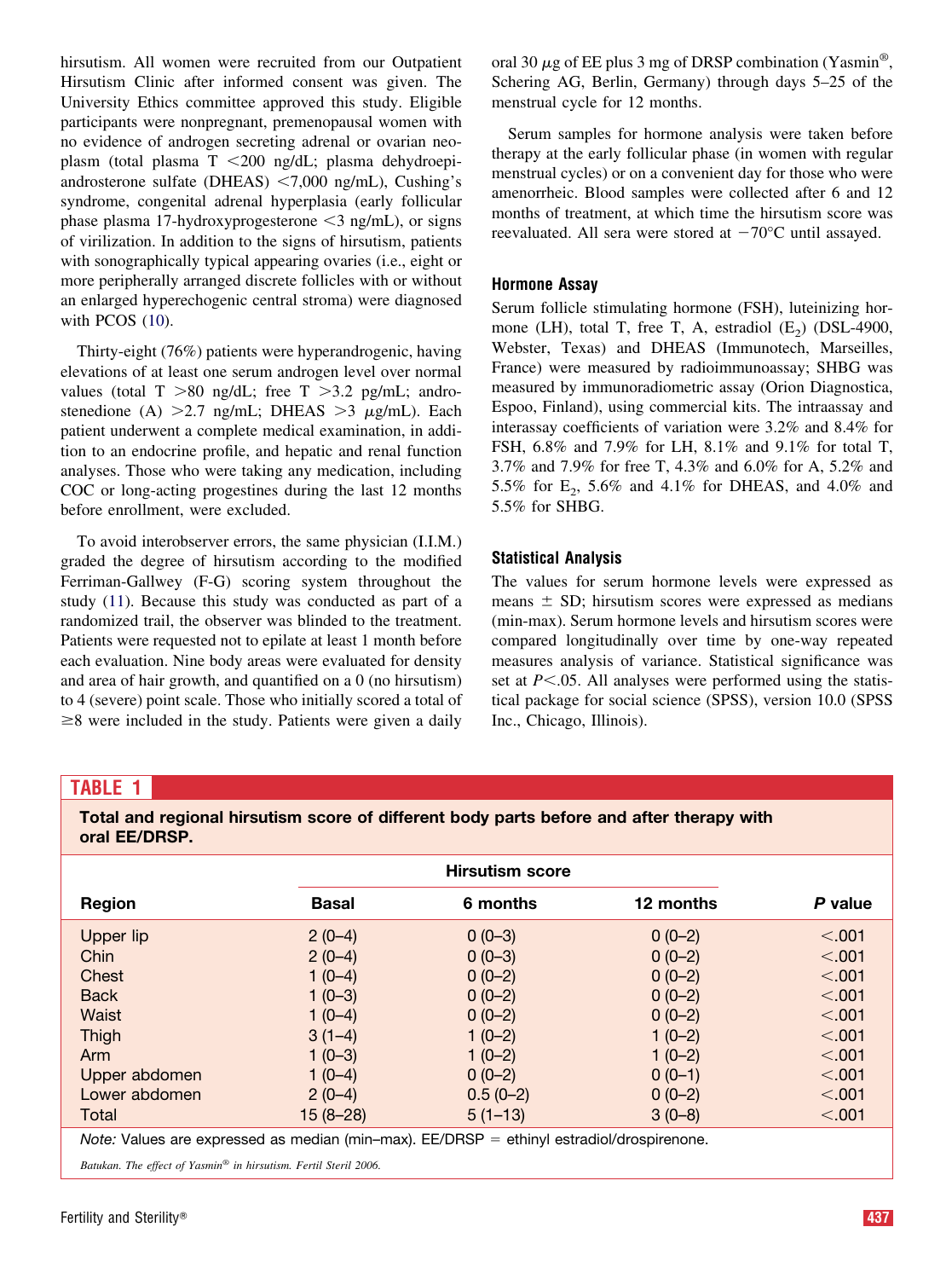# **TABLE 2**

**Changes of mean hirsutism score over 12 months.**

|                                                      | Decrease in mean<br>hirsutism score (%) |           |  |  |
|------------------------------------------------------|-----------------------------------------|-----------|--|--|
|                                                      | 6 months                                | 12 months |  |  |
| Upper lip                                            | $-71$                                   | -88       |  |  |
| Chin                                                 | $-72$                                   | $-88$     |  |  |
| Chest                                                | $-78$                                   | $-85$     |  |  |
| Back                                                 | $-51$                                   | $-63$     |  |  |
| Waist                                                | $-66$                                   | $-76$     |  |  |
| Thigh                                                | $-63$                                   | $-69$     |  |  |
| Arm                                                  | $-56$                                   | $-61$     |  |  |
| Upper abdomen                                        | $-73$                                   | $-86$     |  |  |
| Lower abdomen                                        | $-70$                                   | $-84$     |  |  |
| Total                                                | $-67$                                   | $-78$     |  |  |
| Note: Changes are expressed as percentage (%) of the |                                         |           |  |  |

baseline (time 0) mean hirsutism score.

*Batukan. The effect of Yasmin® in hirsutism. Fertil Steril 2006.*

## **RESULTS**

Because 2 women were lost to follow-up, 48 women completed the study, and their results are represented here. All individuals tolerated the treatment well without serious complaints or side effects necessitating discontinuation of therapy. Basal body mass index (BMI) and age of the patients were  $25.7 \pm 5.2$  kg/m<sup>2</sup> and  $24.6 \pm 6.2$  years, respectively. Twelve women were obese (BMI  $\geq 30 \text{kg/m}^2$ ), and 25 reported oligo- or amenorrhea. Sonographically, the ovaries appeared polycystic in 30 patients.

Serious complications did not occur during therapy, and no individual complained of major side effects necessitating discontinuing of treatment. Intermenstrual bleeding  $(n = 5)$ , breast tenderness ( $n = 2$ ), and mild headache ( $n = 2$ ) were well tolerated. Cycle control was acceptable, and no patient reported significant weight change.

[Table 1](#page-1-0) summarizes the effect of oral EE/DRSP combination on hirsutism scores of different body parts. The F-G score decreased significantly after 6 cycles, with a significant trend of amelioration being maintained at the end of 12 months. The total mean F-G score declined by 67% and 78% after 6 and 12 months, respectively. Improvement was most prominent on the chest and abdomen, followed by the upper lip and chin. The lowest effect was observed on the back and arms (Table 2).

Table 3 represents the endocrine changes during the treatment period. Serum LH, FSH, E<sub>2</sub>, and DHEAS levels did not change during therapy, whereas total and free T and A levels decreased significantly. The SHBG levels increased significantly at 6 and 12 months when compared with basal levels.

#### **DISCUSSION**

Combined oral contraceptives have been widely investigated and are well-known as an effective treatment for hirsutism [\(3\)](#page-4-0). Although all achieve some reduction in serum androgen concentrations, their clinical benefit is blunted by variable androgenic activity of progestins within the formulations. The new DRSP containing COC Yasmin is considered a fourth generation COC due to the unique pharmacological activity of DRSP. This study demonstrated that an oral 30  $\mu$ g EE/3 mg DRSP combination effectively suppressed hair growth in women with moderate to severe hirsutism, and that the positive affect varied among different body parts. The decline in hair growth was most prominent on the trunk and face. Major improvement occurred after 6 months of treatment and continued at a slower rate until the end of the study period. These results reflect the antiandrogenic properties of

|  | . . |                          |
|--|-----|--------------------------|
|  |     |                          |
|  |     |                          |
|  |     | $\overline{\phantom{a}}$ |

**Hormone levels before and after oral EE/DRSP therapy.**

| <b>Hormone</b>     | <b>Basal</b>    | 6 months        | 12 months       | P value |  |  |
|--------------------|-----------------|-----------------|-----------------|---------|--|--|
| FSH (mIU/mL)       | $5.9 \pm 2.4$   | $5.8 \pm 2.0$   | $5.4 \pm 2.1$   | > 0.05  |  |  |
| $LH$ (mlU/mL)      | 6.1 $\pm$ 3.2   | $5.8 \pm 3.3$   | $6.0 \pm 3.2$   | > 0.05  |  |  |
| $E_2$ (pg/mL)      | $67.3 \pm 26.1$ | $67.7 \pm 30.3$ | $68.2 \pm 29.3$ | > 0.05  |  |  |
| SHBG (nmol/L)      | $35.8 \pm 15.9$ | $45.4 \pm 23.5$ | $51.4 \pm 30.3$ | < .0001 |  |  |
| DHEAS $(\mu g/mL)$ | $2.6 \pm 1.2$   | $2.6 \pm 1.1$   | $2.5 \pm 1.3$   | > 0.05  |  |  |
| $A$ (ng/mL)        | $2.6 \pm 0.8$   | $2.4 \pm 0.8$   | $2.3 \pm 0.8$   | .007    |  |  |
| Total T (ng/dL)    | $88.7 \pm 30.5$ | $74.5 \pm 25.1$ | $71.6 \pm 28.0$ | < .0001 |  |  |
| Free T (pg/mL)     | $2.2 \pm 1.5$   | $1.9 \pm 1.4$   | $1.7 \pm 0.9$   | .002    |  |  |

*Note:* Values are mean  $\pm$  SD. EE/DRSP = ethinyl estradiol/drospirenone; FSH = follicle-stimulating hormone; LH = luteinizing hormone;  $E_2$  = estradiol; SHBG = sex hormone-binding globulin; DHEAS = dehydroepiandrosterone sulfate;  $A =$  androstenedione;  $T =$  testosterone.

*Batukan. The effect of Yasmin® in hirsutism. Fertil Steril 2006.*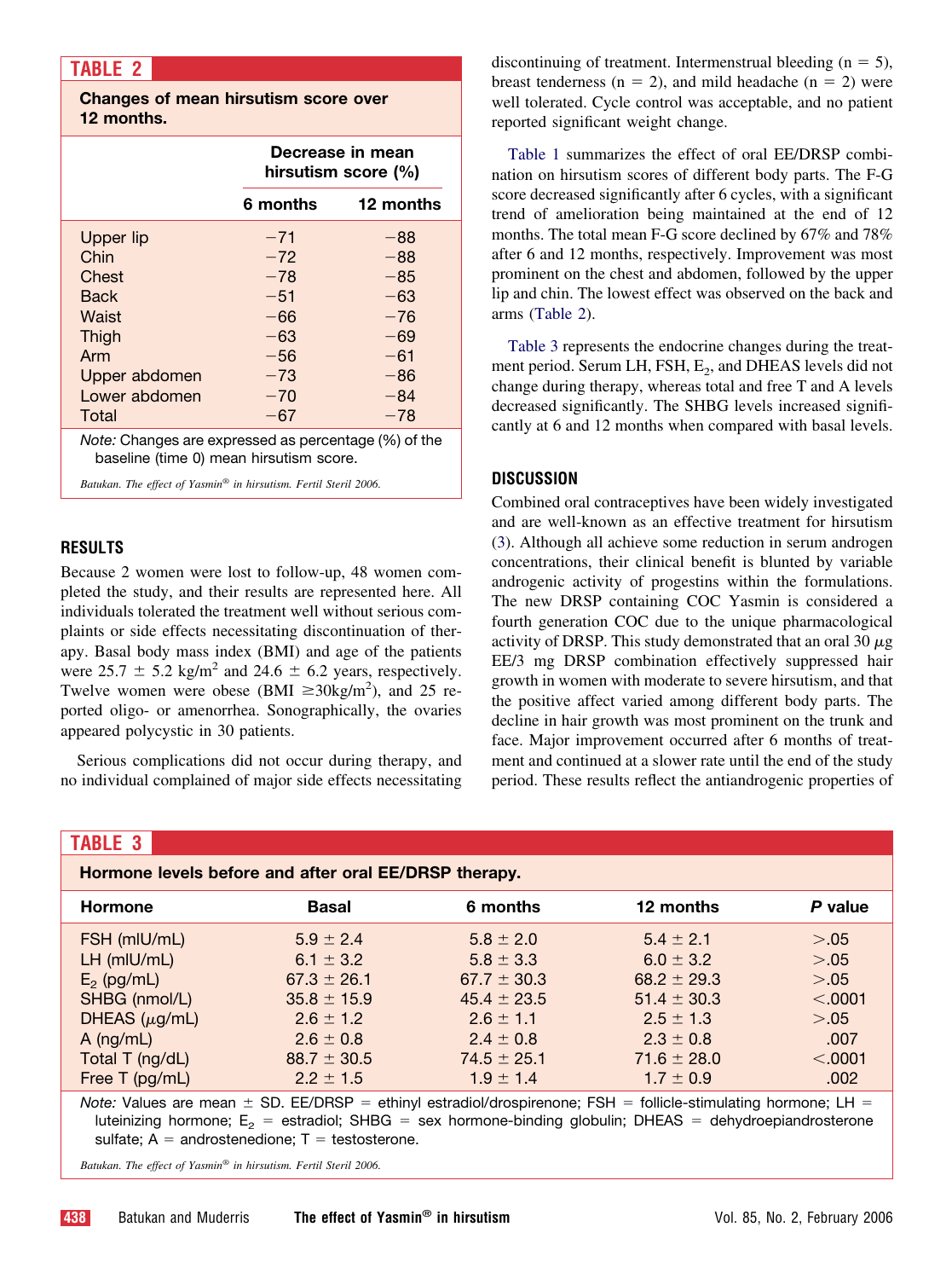DRSP, which is explained by various mechanisms including a direct dose-dependent block of peripheral androgen receptors located on the dermis [\(4, 12\)](#page-4-0).

Before beginning any medical therapy for hirsutism, it should be emphasized that the aim of treatment is not complete removal of excessive hair, but instead to achieve a slower growth rate necessitating less need for cosmetic intervention. Patients must be aware that only hair responsive to sex hormones, located on the face, chest, abdomen, and upper thighs, is amenable to medical therapy, and that medical therapy can only stop the conversion of vellus to terminal hair. Hair already transformed into terminal form is no longer receptive to medical therapy [\(1\)](#page-4-0). Consistent with this data, a major improvement in decreased hair growth was observed on the chest and upper abdomen of our patients, whereas the arms and back were the most unresponsive regions. However, a decrease in facial hair growth of up to 90% was evident at the end of 1 year. The overall hirsutism score declined by 67% to 78% after 6 to 12 months, respectively. Others have reported similar, but somewhat lower, improvement of hirsutism in PCOS patients who were treated with the EE/DRSP combination [\(5, 7, 8\)](#page-4-0). Guido et al. [\(7\)](#page-4-0) stated that a clinically meaningful change of the F-G score occurred in 10 out of 15 hirsute patients with PCOS after treatment with 30  $\mu$ g EE/3 mg DRSP for 12 cycles. Another study found that DRSP and cyproterone acetate containing COCs have similar efficacy on seborrhea and acne lesions as well as facial hair growth [\(5\)](#page-4-0). Alternatively, Ibanez et al. [\(8\)](#page-4-0) compared a low-dose flutamide plus metformin combination with EE/DRSP in 32 hirsute patients with PCOS. They reported that both regimens were comparable in terms of reducing hirsutism score, with an approximately 30% decrease in both groups during the course of 9 months of therapy.

Similar to other COCs, the combination of EE and DRSP is capable of reducing ovarian androgen synthesis, both by direct inhibition of enzymatic pathways involved in their biosynthesis and indirectly through suppression of gonadotropin secretion [\(4\)](#page-4-0). The decline in serum T and A concentrations in our patients after 6 months are in concordance with these data. Others have reported similar changes  $(7, 8)$ . The effect of EE/DRSP combination on adrenal steroid synthesis is less clear. Although it has been claimed that COCs may decrease adrenal androgen synthesis by a yet unknown mechanism, we did not observe any change in serum DHEAS concentrations during therapy with EE/ DRSP. This is in contrast to the results of Guido et al. [\(7\)](#page-4-0), who observed a significant decrease in serum DHEAS and 17-hydroxyprogesterone levels after 6 months.

Because COCs inhibit the hypothalamus-pituitary-ovarian axis, a significant decline in serum gonadotropin of these hormones would be expected, and most trials actually reported this finding [\(13–15\)](#page-4-0). However, some studies did not find a significant change in serum gonadotropin levels, especially FSH, after treatment with COCs, and the decline in

LH was evident in patients with an elevated basal level [\(16,](#page-4-0) [17\)](#page-4-0). A significant change in serum LH, FSH, and  $E<sub>2</sub>$  concentrations during therapy with EE/DRSP combination was not observed in the present study. This is in accordance with the results of Guido et al. [\(7\)](#page-4-0), who evaluated the efficacy of EE/DRSP in hirsute women with PCOS. They reported that serum FSH and  $E<sub>2</sub>$  concentrations did not change significantly after therapy with EE/DRSP combination throughout 12 cycles when compared with the baseline. However, their patients had elevated pretreatment LH levels, which markedly decreased after 3 months of treatment and remained stable thereafter.

The antiandrogenic activity of DRSP is further augmented by its lack of SHBG lowering effect. The resultant elevated SHBG levels are associated with decreased amount of biologically active free T. The increase in SHBG is reversible and steady-state concentrations were reached within  $4-6$ weeks after cessation of therapy with DRSP [\(18\)](#page-4-0). Progestins derived from 19-nortestosterone (e.g., levonorgestrel, desogestrel, gestodene etc.) oppose or counteract the estrogeninduced increase in SHBG, resulting in a higher level of circulating free androgens, which means that they have an androgenic effect. We also observed a small but significant rise in SHBG during therapy with DRSP. However, results from other studies indicated a three to four times increase of SHBG over baseline levels after 9 to 12 months, which is greater than those reported in our study and after treatment with the most powerful antiandrogenic progestin cyproterone acetate [\(7, 8\)](#page-4-0). The increase in SHBG would appear to be a major contributing factor in the antiandrogenic activity of EE/DRSP combination.

Despite their widespread use as a first line drug in the medical treatment of patients with hirsutism, oral COCs carry the potential risk of inducing venous thromboembolism and increasing arterial blood pressure. Obesity, which is frequently observed in patients with PCOS, increases the risk for thrombosis in itself, and hypertension commonly accompanies this syndrome. Therefore, care should be taken and one should be cautious when treating these patients with COCs. Recently, concern has been raised about the thrombotic risk of COCs containing 3 mg of DRSP and 30  $\mu$ g of EE [\(19\)](#page-4-0). van Vliet et al. [\(20\)](#page-4-0) compared the prothrombotic changes in users of COCs containing either cyproterone acetate (CPA) or DRSP. They found that women using DRSP or CPA-containing COCs were more resistant to the anticoagulant action of activated prothrombin C than those using levonorgestrel-containing COCs. The authors advised not to prescribe DRSP-containing COCs as a first choice for women starting COC. Although these results pose some scientific evidence, it is obvious that results of randomized clinical trails are required to make recommendations that are more appropriate. Nevertheless, we did not observe any serious side effects during therapy with oral EE/DRSP combination, although some women complained of intermenstrual bleeding, headache, and breast tenderness. Because DRSP counteracts the mineralocorticoid activity of EE by